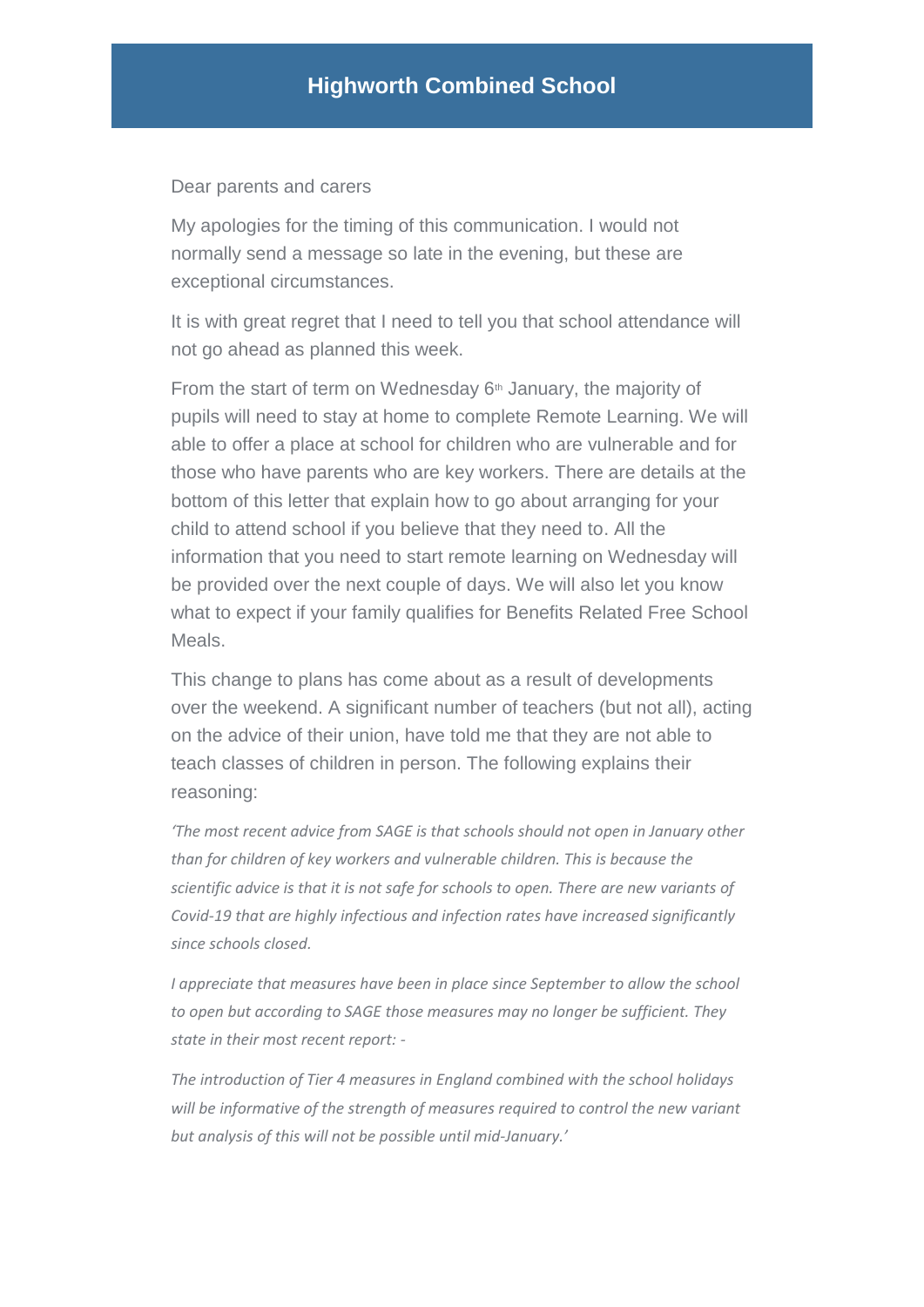- *'The dangers that are preventing me from attending work are the risk of contracting coronavirus and or spreading coronavirus to others.*
- *The person(s) I am seeking to protect are myself, my family, our pupils, their families, my colleagues, their families and members of the public.*
- *I believe that this danger is serious because coronavirus infection is potentially fatal and has already resulted in more than 73,512 deaths in the UK with a significant up surge in recent weeks.*
- *I believe that, if I were to attend work, the danger would be imminent because before Christmas the highest infection rates were in children of school age, and the new variant may be more transmissible amongst students than previously.'*

The National Education Union has said that it will recommend teachers return to in person teaching in the following circumstances:

*'once SAGE is satisfied that the R rate has decreased, scientific advice has been produced on safety measures required to make schools more "Covid secure", risk assessments have been updated and any necessary further safety measures implemented.'*

David Thomas (Chair of Governors) and I have reviewed the school's risk assessment to identify if there are further control measures that could be implemented to reduce the risk to allow teachers to safely attend; sadly, with local infection rates at their current level, we have not been able to do so.

In light of the absence of so many teachers, we have had to make the difficult decision to change school operation as explained at the start of my letter. The situation will be reviewed on a weekly basis and I will update you on Friday  $8<sup>th</sup>$  January upon school operation for week commencing 11<sup>th</sup> January.

I know that this letter will be met with relief by some families, but with concern and upset by others. This has been an incredibly difficult decision for teachers, all of whom put their own anxieties aside to deliver the very best of education to your children in the Autumn Term. They have agonised today and finally opted to take this action because they feel it is the only way to protect and keep safe our whole community. They have my full support, but I know how difficult this will be for some of you. If we can help you and your family, please don't hesitate to get in touch.